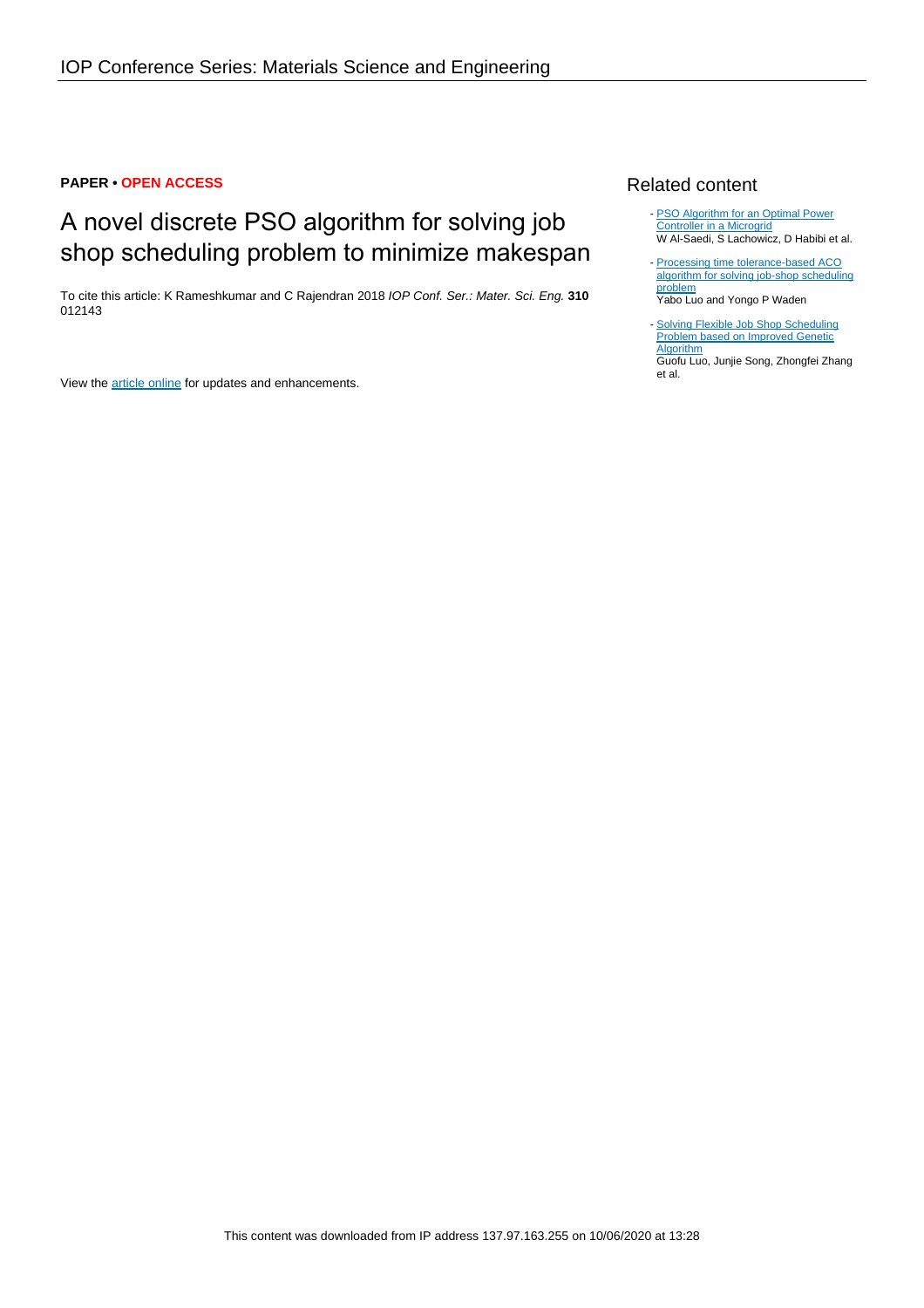## **A novel discrete PSO algorithm for solving job shop scheduling problem to minimize makespan**

## **K Rameshkumar**1, 3**, C Rajendran**<sup>2</sup>

<sup>1</sup>Department of Mechanical Engineering, Amrita School of Engineering , Bangalore, Amrita Vishwa Vidyapeetham, Amrita University, India -560035

<sup>2</sup>Department of Management studies, Indian Institute of Technology Madras, Chennai, India -600036

E-Mail : ramesh\_amrita@yahoo.com

**Abstract.** In this work, a discrete version of PSO algorithm is proposed to minimize the makespan of a job-shop. A novel schedule builder has been utilized to generate active schedules. The discrete PSO is tested using well known benchmark problems available in the literature. The solution produced by the proposed algorithms is compared with best known solution published in the literature and also compared with hybrid particle swarm algorithm and variable neighborhood search PSO algorithm. The solution construction methodology adopted in this study is found to be effective in producing good quality solutions for the various benchmark job-shop scheduling problems.

#### **1. Introduction**

Job-shop scheduling is considered as the hardest combinatorial optimization problem [1]. Scheduling involves allocation of jobs in machines available in the shop-floor. A typical schedule provides information relevant to the timing of the jobs to be loaded on the machines. When the number of jobs and machines increases, the complexity of solving the problem also increases. Scheduling of the jobs over the machines are carried out with respect to a particular objective considering separately or combined together. Based on some of the important objective such as minimization of make-span, minimization of flow-time, and minimizing the tardiness, schedules were generated by the researchers and practicing engineers.

In this study, schedules are generated based on minimizing the make-span criterion. The make-span is defined as total completion time of all the jobs in all the machines in the shop-floor. The reduction of make-span results in improving the throughput. The make-span  $(C^*_{max})$  is computed using the expression given in the equation 1 for an 'n' job 'm' machine problem [2]. Each job 'j<sub>i</sub>' in the shopfloor has to undergo 'O' operations utilizing 'm' machines. Jobs are to be scheduled as per the process plans following the precedence and resource constraints. The processing time ' $\tau_{ik}$ ' of job 'j' in the machine 'm' is provided as an input the algorithm. The starting time ' $t_{ik}$ ' of the job 'j' is computed



Content from this work may be used under the terms of the[Creative Commons Attribution 3.0 licence.](http://creativecommons.org/licenses/by/3.0) Any further distribution of this work must maintain attribution to the author(s) and the title of the work, journal citation and DOI. Published under licence by IOP Publishing Ltd

<sup>&</sup>lt;sup>2</sup><br>3 To whom any correspondence should be addressed.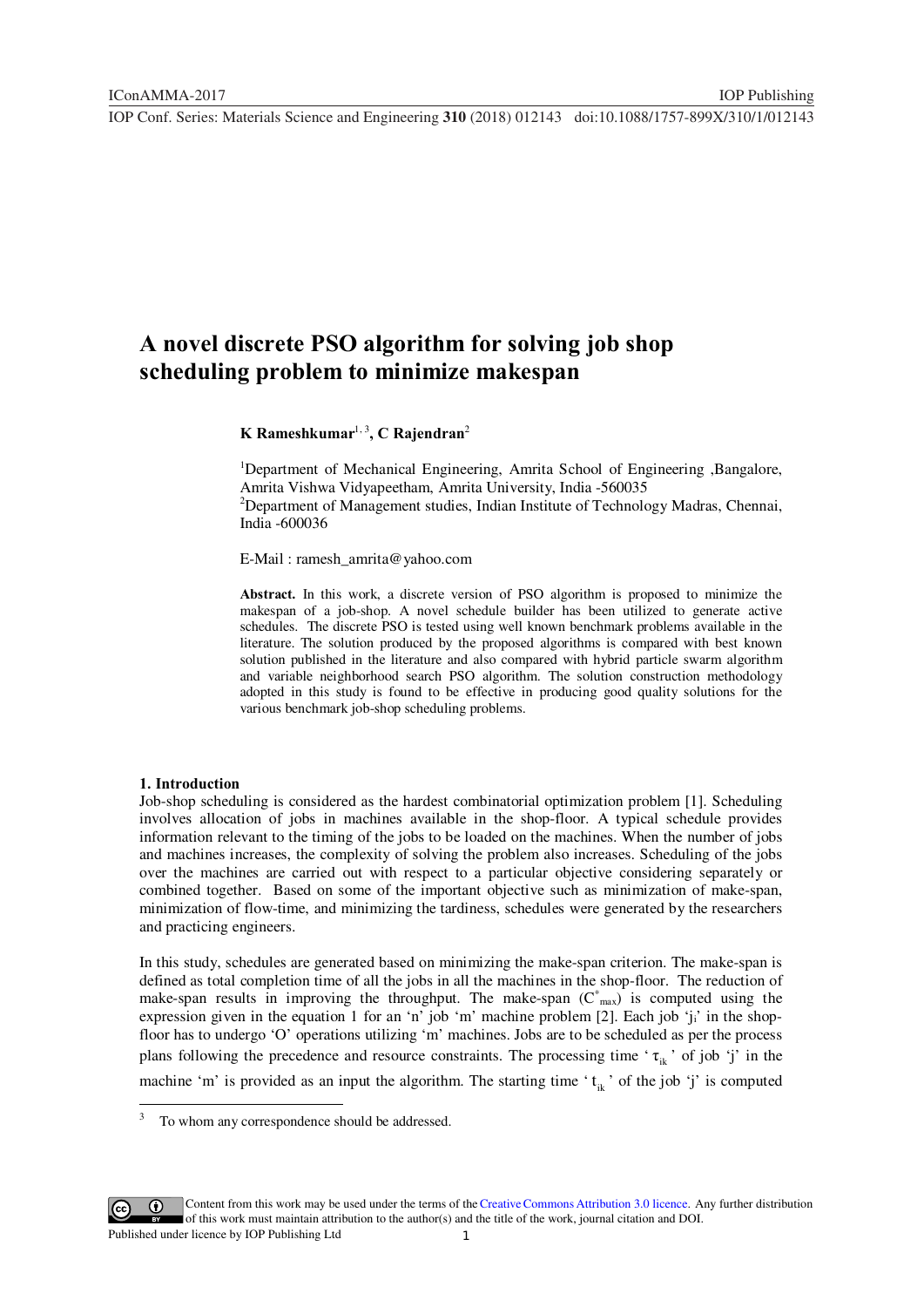with an objective of minimizing the make-span criterion by following the priority and resource capacity constraints. It is also assumed that revisiting of the jobs are not allowed and a job will be processed only once in a machine.

$$
C^*_{max} = min(C_{max}) = min_{\text{feasible} \times \text{heads}} (max(t_{ik} + \tau_{ik}) : \forall J_i \in J, M_k \in M)
$$
 (1)

Various optimization techniques have been used over the years for solving shop scheduling problem. These techniques includes exact methods, branch and bound algorithms, heuristics based on dispatching rules, Tabu search, Simulated annealing algorithm, Genetic algorithm, Local search techniques, Particle swarm algorithms, Differential evolution algorithm and hybrid techniques. A detailed survey on job-shop scheduling has been extensively carried out by the researches. Mckay et al. [3], Holthaus and Rajendran [4], Yamada et al. [5], Błażewicz et al. [6,7], Jain and Meeran [2], Jones et al. [8], and Wang and Zou [9] have done a detailed survey on job-shops focusing on optimization procedures, mathematical formulations, and future directions. Simulation based approaches for minimizing makespan in a job-shop has been studied by Thenarasu et. al [10]. Particle Swarm Optimization proposed by Kennedy and Eberhart [11] is inspired form the intelligent behaviour of swarm and has been implemented to variety of problems in science and engineering involving continuous and discrete variables. Clerc [12] implemented discrete version of PSO for traveling salesman problems. A continuous version of PSO for permutation flow shop scheduling problems by Tasgetiren et al. [13]. Attempts have been made by Tasgetiren et al. [14] and Xia and Wu [15] to solve job shop scheduling problems using PSO algorithm with the objective of minimizing the makespan. Tasgetiren et al. [13,14] proposed a smallest position value rule (SPV) to enable the

continuous particle-swarm optimization algorithm to solve the permutation flowshop scheduling problems and job shop scheduling problems by converting position values to its permutation of operations. Xia and Wu [15] proposed a new hybrid particle swarm optimization algorithm combines a continuous particle swarm algorithm with simulated annealing algorithm. Rameshkumar et al. [16, 17, 18] proposed a PSO algorithms for solving flow-shop scheduling problem. Karthi et al. [19] implemented discrete and continuous version PSO algorithms for data clustering problems. Kadadevaramath et al.[20] proposed an intelligent PSO model for solving supply chain network optimization problem. Sun and Xiong [21] implemented PSO for job shop scheduling. A hybrid Tabu – PSO algorithm was proposed by Gao et al. [22]. Meng et al. [23] fused GA and SA in PSO for improving its performance.

In this work, job-shop scheduling problems are solved using the proposed novel discrete version of PSO algorithm. Optimal / near optimal schedules were generated by considering minimizing the makespan criterion. Solution quality of the proposed algorithm is evaluated by solving bench-mark problem and comparing with best-known solution available in the literature.

#### **2. Particle representation and proposed schedule builder**

Operation based representation proposed by Gen et al. [24] is considered in this paper to implement the proposed PSO algorithm for the job shop scheduling problem. All operations for a particular job is represented with discrete values and then inferred it as per the order of incidence. For a *'* n×m ' jobshop problem a particle in PSO is represented by 'nm' integers. For example, for a three job (n), three machine problem (m), the representation would be as shown in figure 1, where 1 stands for job1, 2 stands for job2 and three stands for job3. There will be nine integers to represent a particle in PSO algorithm.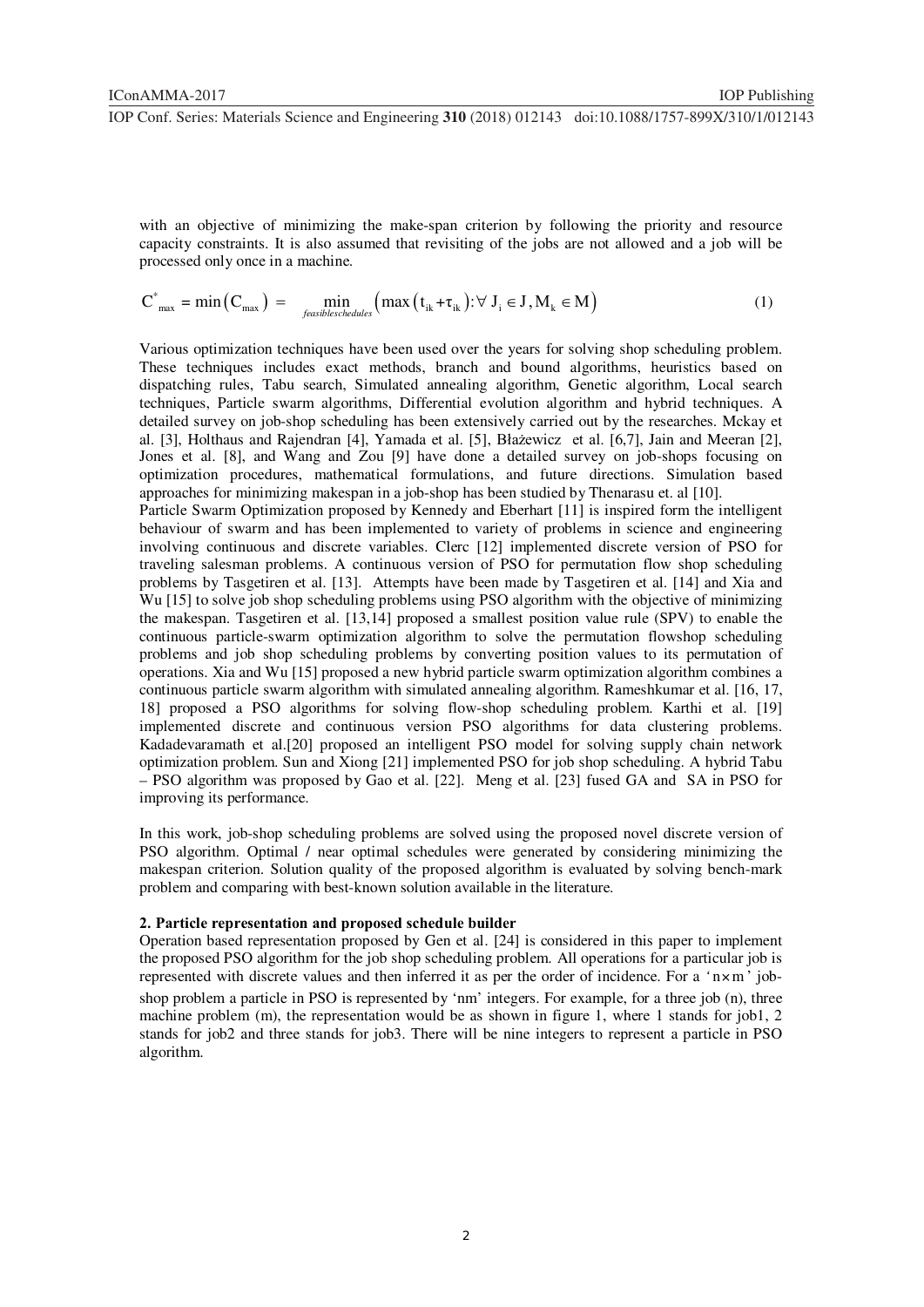| Particle       |           |           |           |           |           |           |           |           |           |
|----------------|-----------|-----------|-----------|-----------|-----------|-----------|-----------|-----------|-----------|
|                | First     | First     | Second    | First     | Second    | Third     | Second    | Third     | Third     |
| representation | Operation | Operation | operation | Operation | Operation | Operation | Operation | Operation | Operation |
|                | for job 3 | for job 2 | for job 2 | for job 1 | for job 1 | for job 2 | for job 3 | for job   | for iob 3 |

#### **Figure 1.** Particle representation

## *2.1 Schedule Builder*

The schedule builder is a module of the evaluation procedure and should be chosen with respect to the performance measure of optimization. Most of the important performance measures of the job shop scheduling problems are regular measures, which mean that optimal solutions are always semi-active [25]. Semi-active scheduling methodology is used to generate optimal solution from the particle representation scheme for the performance criterion such as minimizing the makespan. Computational experiments showed, that minimum makespan job shop scheduling problem improves by the use of a more powerful schedule builder, in particular an active scheduler. An active schedule builder performs a kind of local-search to improve the solution quality. This strategy, first used by Nakano and Yamada [26], is called forcing. Left-shifting strategy is used in the schedule builder to generate the schedule. In this study, we have considered a semi active schedule builder and as well as a novel active schedule builder to construct the solution for the given sequence of operations.

#### *2.2 Proposed active schedule builder*

An active scheduler performs left shifts and does the forcing operation. The procedure used to construct the active schedules is based on a scheduling generation scheme that does time incrementing. The algorithmic description of the schedule generation scheme used to generate the active schedules is shown in Figure 2.

| Set $t = 0$ , $RT_m = 0$ (Release time of machine m)                                                                                                                                                                                                                                  |
|---------------------------------------------------------------------------------------------------------------------------------------------------------------------------------------------------------------------------------------------------------------------------------------|
| <b>Phase I:</b>                                                                                                                                                                                                                                                                       |
| For every machine m: do                                                                                                                                                                                                                                                               |
| If $t = (RT)$ <sub>n</sub> ; Release the job on that machine m;                                                                                                                                                                                                                       |
| Then                                                                                                                                                                                                                                                                                  |
| Activate the next operation of that job;                                                                                                                                                                                                                                              |
| Put it in the corresponding machine queue;                                                                                                                                                                                                                                            |
| <b>Phase II:</b>                                                                                                                                                                                                                                                                      |
| For every machine m: do                                                                                                                                                                                                                                                               |
| $t^{3}(RT)$ and machine m is free and queue exists;<br>If The Terms of the Terms of the Terms of the Terms of the Terms of the Terms of the Terms of the Terms of the Terms of the Terms of the Terms of the Terms of the Terms of the Terms of the Terms of the Terms of the Terms o |
| Then                                                                                                                                                                                                                                                                                  |
| Choose one from queue as per order;                                                                                                                                                                                                                                                   |
| Load that operation on machine m;                                                                                                                                                                                                                                                     |
| Update $(RT)_{m} = t + \text{ processing time}$                                                                                                                                                                                                                                       |
| Go to Phase I until all jobs are scheduled.                                                                                                                                                                                                                                           |

**Figure 2.** Schedule generation scheme

#### **3. Benchmark problems**

Bench-mark problems are used test the performance of proposed algorithms. These bench-mark problems were proposed by many researchers. These bench-mark problems were solved by many researchers by various approaches and techniques and reported their results in the literature. The bench-mark problems proposed by researchers are of wide range of sizes and also their difficulty level of solving also varies. There are many problems in the bench-mark where the optimal solutions are not found due to its combinatorial nature. These benchmark problems are formulated by various authors.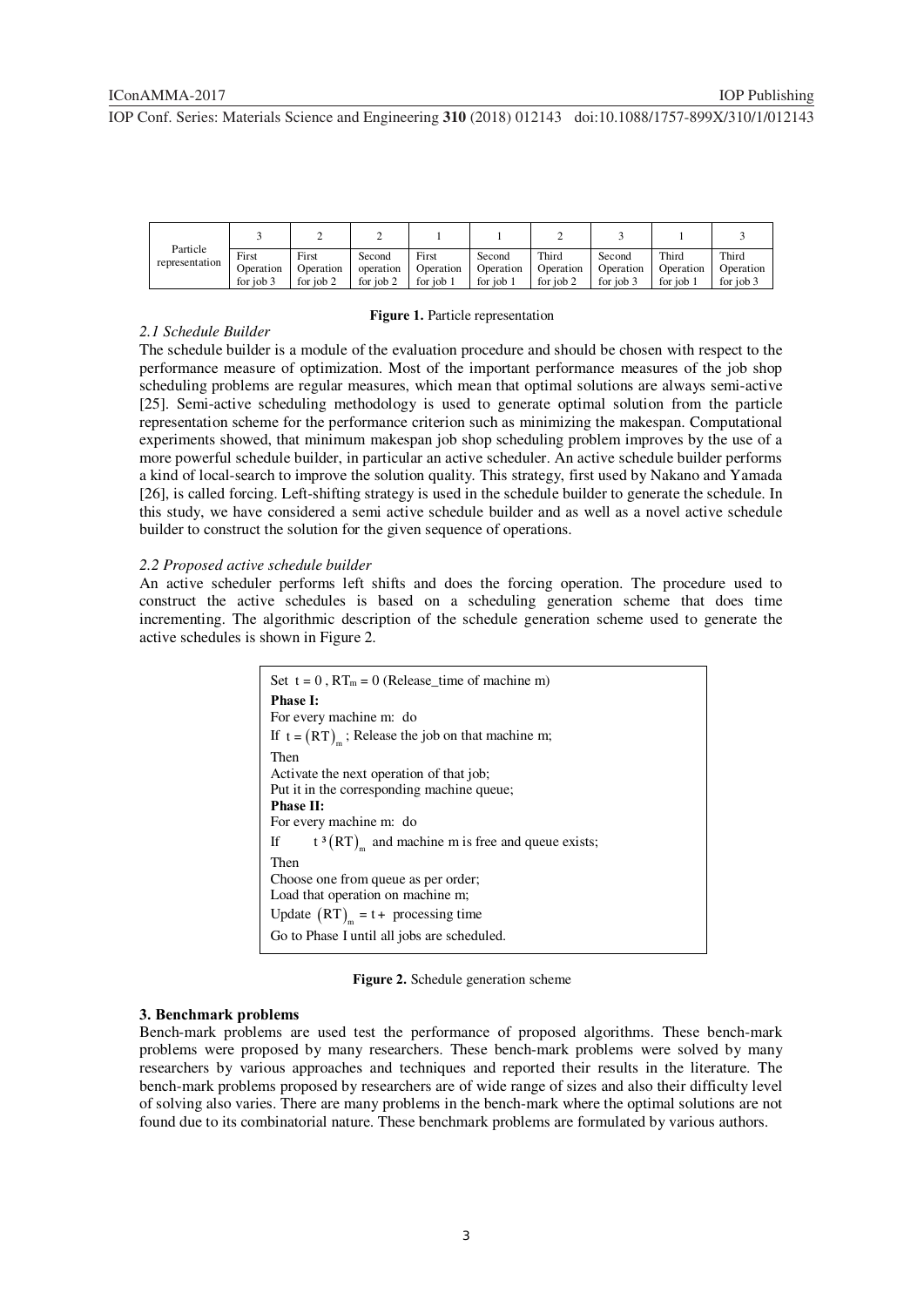To illustrate the effectiveness and performance of the proposed algorithm, we have considered 40 problem instances (LA01  $\sim$  LA40) of eight different sizes due to Lawrence [27], 5 problems (ABZ5  $\sim$ ABZ9) of 2 different sizes due to Adams et al. [28], three problem instances called FT06, FT10 and FT20 due to Fisher and Thompson [29] and 10 problems (ORB1  $\sim$  ORB10) used by Applegate and Cook [30]. We have solved all the 58-benchmark problems using the proposed PSO algorithm and the results were compared with the PSO algorithms proposed by Tasgetiren [13,14] and Xia and Wu [15].

## **4. Proposed discrete version PSO for job-shop scheduling**

*4.1 Structure of PSO algorithm for Job- shop scheduling problem* 

The main objective is to determine the sequence of operations performed on the jobs in the corresponding machines that provides the minimum makespan for the job–shop problem. Make-span is the completion time of all the operation of all the jobs in all the machines. A sequence consisting of 'nm' integers. No. of jobs is represented as 'n' and no. of machines as 'm'. Each integer in the sequence represents the sequence of operations performed for the jobs in the machines. In PSO, a particle means a sequence.

Solution construction in PSO is taking place by considering current position of the particle  $\{C_{s,n}\}$ , best position reached by the particle in a particular point of time during the evolution  ${B_{s,n}}$  and overall best position among all the particles  $[G_n]$ . After construction of new sequence,  $\{C_{s,n}\}$ ,  $\{B_{s,n}\}$  and  $\{G_n\}$ are updated by calculating the makespan of the sequence. The sequence is represented by the letter's' and 'n' is the number of dimensions. The proposed version of PSO is not similar to the generic PSO used for solving continuous function optimization problems. The structure of the proposed discrete PSO is given as follows:

*Step1:* Generate the sequences randomly.

No. of sequences (Swarm Size) Say 'S'. i.e., 
$$
(C_{s,n}, n = 1, 2, ..., N)
$$
 for  $s = 1, 2, ..., S$ .

- *Step2:* Generate the feasible sequence proposed by Gen et al. [24].
- *Step3:* For all  ${C_{s,n}}$ , find the make-span of the sequence (objective function value)  $(i.e., f({C_{s,n}}))$ . [Active schedule builder and Semi active schedule builder are used for

construction the schedule]

- *Step4:* Initialize  ${B_{s,n}}$  and  ${G_n}$
- *Step5:* While (No. of iterations / No. of solutions generated is not reached) do for each particle  $\{$

build a new sequence (particle);

 } *Step6:* Update  $\{C_{s,n}\}, \{B_{s,n}\}$  and  $\{G_n\}$ 

*Step 6* : Report the best sequence / solution found.

## *4.2 Building a new sequence*

A new sequence of the particle 's' is built using the current position of the particle is  ${C_{s,n}}$ , best position reached by the particle say at an iteration 't' is  ${B_{s,n}}$  and over-all best position among all the particles is  ${G_n}$ .  ${B_{s,n}}$  and  ${G_n}$  are identified based on the make-span value arrived by evaluating the sequences (particles).

A random number in the range U[0,1] is generated and compared with the set weights  $w_c$ ,  $w_b$ and  $w_g$ . The set weights  $w_g$ ,  $w_b$  and  $w_g$  corresponds to the sequences (particle)  $\{C_{s,n}\}, \{B_{s,n}\}\$ and  ${G_n}$  for building the new sequence. The weights are generated in such a way that  $w_c + w_b + w_g = 1$ .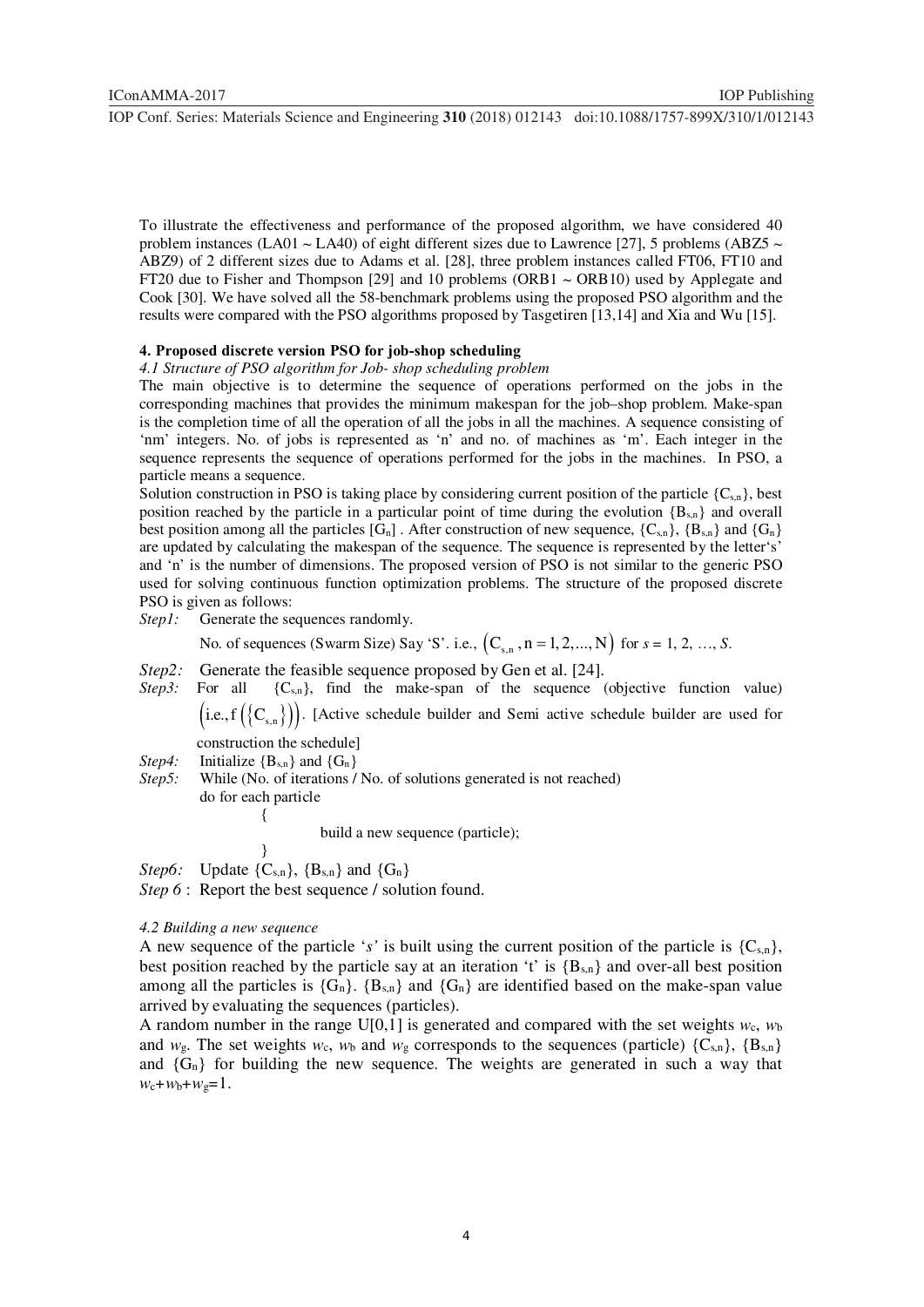The building of a new sequence  ${C_{s,n}^{\text{new}}}$  is initialized form the null sequence (at the start there are no jobs in the sequence). At the start, The new sequence  ${C_{s,n}^{new}}$  is set to ' $\phi$ ,' a null sequence, is as follows.

For 
$$
s = 1(1) n
$$
:

{

sample *u ;* U [0,1];

if  $u \leq w_s$ 

then

assign the  $1<sup>st</sup>$  job from  ${C<sub>s,n</sub>}$ , which is not scheduled yet in  $(C_{s,n}^{new})$ , and add it to  $\{C_{s,n}^{new}\}.$ 

else

$$
\text{if } \left( u \leq w_{b} + w_{g} \right)
$$

then

assign the  $1<sup>st</sup>$  job from  ${B<sub>s,n</sub>}$  which is not scheduled yet in  $(\mathsf{C}_{\text{\tiny S,n}}^{\text{\tiny new}})$  , and add it to  $(\mathsf{C}_{\text{\tiny S,n}}^{\text{\tiny new}})$  . else [if  $(w_c + w_b) < u \le 1$ ] assign the  $1^{st}$  job from  ${G_n}$  which is not scheduled yet in  $(\mathsf{C}_{\text{\tiny S,n}}^{\text{\tiny new}})$  , and add it to  $(\mathsf{C}_{\text{\tiny S,n}}^{\text{\tiny new}})$  .

}

To demonstrate the sequence building procedure, lt is assumed that that there is a sequence of four operations for a 3- job 3-machine problem (i.e., particle *s*) in the swarm as given below:

 ${C<sub>s,n</sub>} = {1, 2, 1, 3, 2, 3, 2, 1, 3};$  ${B_{s,n}} = \{2, 1, 2, 1, 3, 3, 2, 1, 3\};$  and  ${G_n} = {1, 3, 2, 1, 3, 2, 2, 1, 3}.$ 

Let  $w_c$ ,  $w_b$  and  $w_a$  are the relative importance, which is similar to the coefficients c<sub>1</sub> and c<sub>2</sub> used in generic PSO equation for calculating velocity as shown in the equation 1. Velocity of the particle is denoted by 'v', 't' is the iteration counter,  $c_1$ ' and  $c_2$ ' are the relative significance of the 'social' and 'cognitive' coefficients which is used to find the velocity to update the new position. 'X(t)' is the current position of the particle and ' $P_{best}$ ' and ' $G_{best}$ ' are particle's best and global best positions. Two uniformly distributed random numbers 'r<sub>1</sub>' and 'r2' are in the range [0,1]. New position is updated after calculating the velocity. New position of the particle is given in the equation  $2$ .

$$
v_i(t+1) = v(t^{t-1}) + c_1 r_1 (P_{best}(t-1) - X_i(t)) + c_2 r_2 (G_{best}(t) - X_i(t))
$$
\n(2)

$$
X_i(t+1) = X_i(t) + v_i(t+1), \text{ where } i' = 1,... n
$$
 (3)

For the demonstration of constructing the new solution, Let us consider  $w_c = 0.2$ ,  $w_b = 0.3$  and  $w_g = 0.5$  (w<sub>c</sub>, w<sub>b</sub> and w<sub>g</sub> are sampled in the range U[0,1] in a such way that w<sub>c</sub>+w<sub>b</sub>+w<sub>g</sub>=1). The building of a new sequence starts with a null set, i.e.  ${C_{s,n}^{new}} = {\varphi}$ . Corresponding to the

sequence of operations, nine random numbers are generated in the range U[0,1]. Let the random numbers are 0.98, 0.45, 0.35, 0.24, 0.64, 0.04, 0.95, 0.17 and 0.10. Corresponding to the random numbers, by following the construction procedure, the new sequence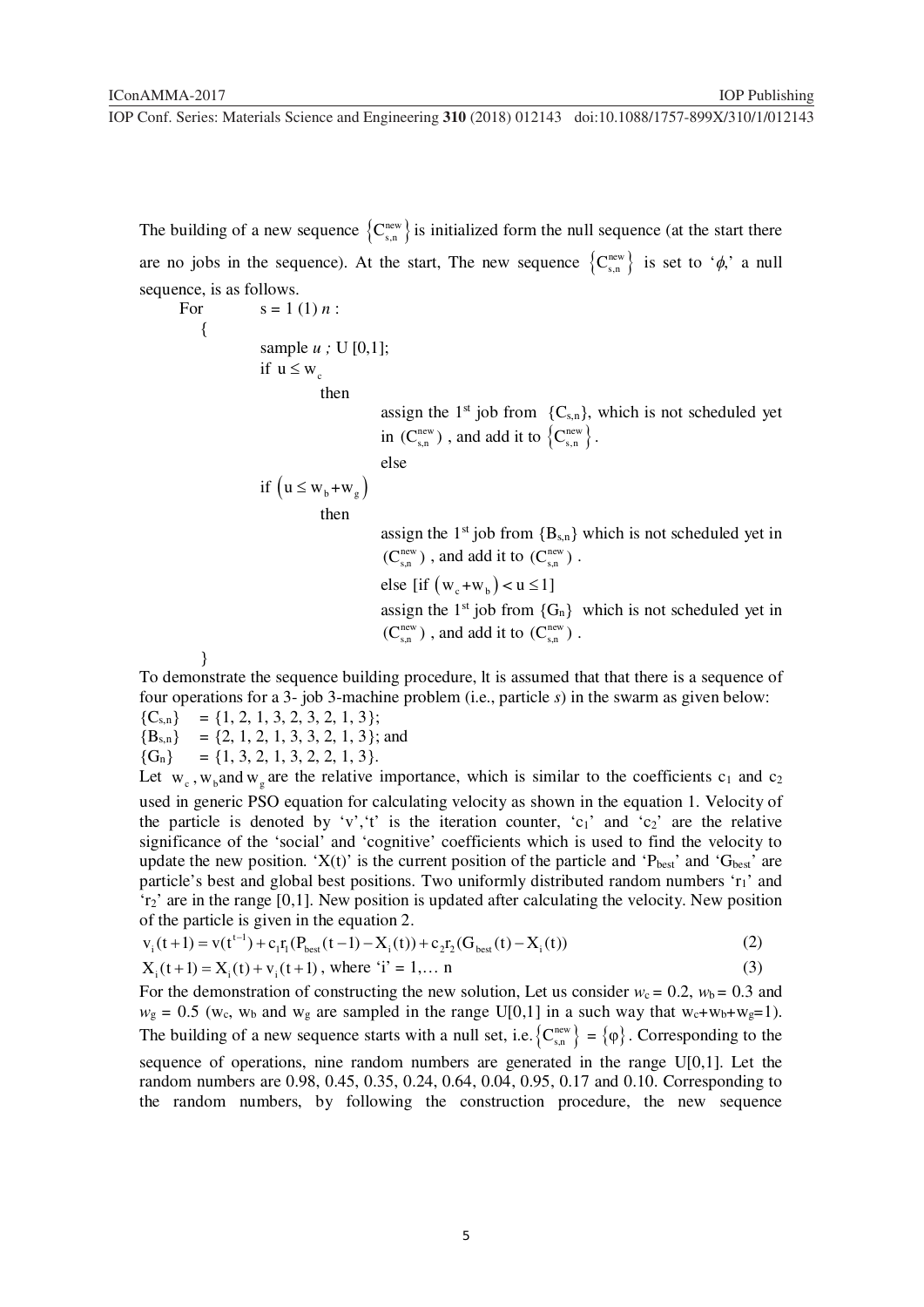${C_{s,n}^{new}}$  arrived as {1, 2, 1, 2, 3, 1, 2, 3, 3}. In this novel procedure, the velocities used in the

conventional PSO are defined with the help of  $w_c$ ,  $w_b$  and  $w_g$ . The relative importance for current position is applied through  $w_c$  and for Particle's best and Global best is through  $w_b$ and w<sub>g</sub> respectively.

## **5. The proposed discrete PSO Algorithm for job-shop scheduling**

The notations used in the algorithm are given as follows.

| t                                                          | itr. number.                                                                         |
|------------------------------------------------------------|--------------------------------------------------------------------------------------|
| $t_{\rm max}$                                              | termination criteria (Max. number of iterations).                                    |
| S.                                                         | size of the swarm.                                                                   |
| ${C_{s,n}}$                                                | current sequence of a particle.                                                      |
| $f\left(\left\{ \mathbf{C}_{\mathrm{s},n}\right\} \right)$ | value of makespan of sequence.                                                       |
| ${B_{s,n}}$                                                | particle's best.                                                                     |
| $f({B_{s,n}})$                                             | value of makespan of sequence ${B_{s,n}}$ .                                          |
| ${G_n}$                                                    | global best sequie                                                                   |
| $f({G_n})$                                                 | value of makespan of the sequence $\xi$ .                                            |
| $W_c$ , $W_b$ , $W_g$                                      | weights assigned to sequence building for $\{C_{s,n}\}, \{B_{s,n}\}\$ and $\{G_n\}.$ |
| $\phi$                                                     | null set.                                                                            |
| $I_{\rm s}$                                                | improved sequence (after implementation of local search).                            |
| $f(I_{\zeta})$                                             | value of makespan yielded by I <sub>s</sub> .                                        |
| u                                                          | a uniform random number generated in the interval $U[0,1]$ .                         |

#### **Step1**

Set t=1,  $t_{\text{max}} = 50$  and S=20. Construct (*S*) sequences at random. Find the function value (make-span)  $f\left(\left\{C_{s,n}\right\}\right)$  of the sequences. Initiate,  $w_c = 0.20$ ,  $w_b = 0.30$ , and  $w_g = 0.50$ .

## **Step2**

Apply improvement scheme for every sequence,  ${C_{s,n}}$ . [17] Indicate the resultant sequence by  ${B_{s,n}}$ .

Let  ${B_{s,n}}^*$  be the sequence such that  $f({B_{s,n}}) = min \{f({B_{s,n}})\}.$ Set  ${G_n} = {B_{s,n}}^*$ , and  $f({G_n}) = f({B_{s,n}})^*$ For  $s = 1$  to  $S$  : { Compare ${C_{s,n}}$ ,  ${B_{s,n}}$  and  ${G_n}$ . If  ${C_{s,n}}={B_{s,n}}={G_n}$ ; construct new sequence randomly and subject it to improvement scheme then generate a new  ${C_{s,n}}$  randomly, and implement improvement scheme and update  ${B_{s,n}}$  and  ${G_n}$  if there is an improvement. } **Step3** 

Increment the iteration counter,  $t = t + 1$ .

## **Step4**

Set  ${C_{s,n}^{new}} = \phi$ , a null sequence.

#### **Step5**

For all particles,  $s = 1$  to S: do the following: For i= 1 to n do: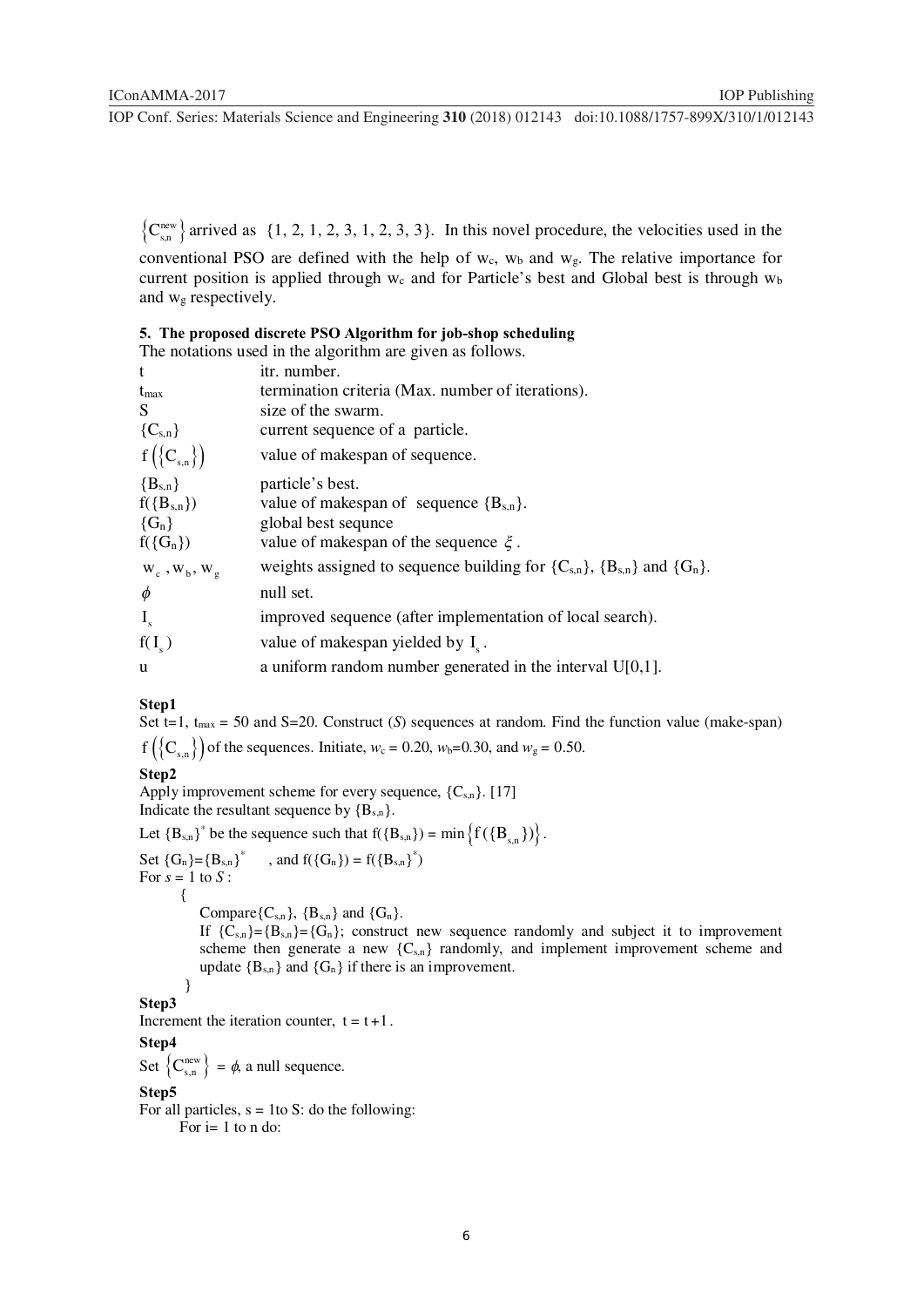{ sample *u ; U* [0,1]; if  $u \leq w_s$  then assign the  $1^{st}$  job from  ${C_{s,n}}$ , which is not scheduled yet in  $(C_{s,n}^{new})$ , and add it to  $\{C_{s,n}^{new}\}.$  else if  $(u \leq w_b + w_g)$  then assign the 1<sup>st</sup> job from  ${B_{s,n}}$  which is not scheduled yet in  $(C_{s,n}^{\text{new}})$ , and add it to  $(C_{s,n}^{new})$ . else [if  $(w_e + w_h) < u \le 1$ ] assign the 1<sup>st</sup> job from  $\{G_n\}$  which is not scheduled yet in  $(C_{s,n}^{\text{new}})$ , and add it to  $(C_{s,n}^{new})$ . Set  $(C_{s,n}^{new}) = {C_{s,n}}$  } **Step6**  Do the following: **Step6.1:** Apply improvement scheme to  ${C_{s,n}}$ . Say the resultant sequence by  $I_s$ . Let I<sup>\*</sup> be the sequence where  $f(I^*) = min \{f(I)\}$ . If  $f(I^*) < f(G)$ then set  $G = I^*$ , and  $f(G) = f(I^*)$ . **Step6.2:** For  $s = 1$  to S do the following: { if  $f({B_{s,n}}) > f(I_s)$ then set  ${B_{s,n}} = I_s$  and  $f({B_{s,n}}) = f(I_s)$ . } **Step6.3:** For  $s = 1$  to S do: Set  $\{C_{s,n}\} = I_s$  and  $f(\{C_{s,n}\}) = f(I_s)$ . **Step7**  for  $s = 1$  to S do the following: { Compare ${C_{sn}}$ ,  ${B_{sn}}$  and  ${G_n}$ . If  ${C_{s,n}}={B_{s,n}}={G_n}$ ; construct new sequence randomly and subject it to improvement scheme then generate a new  ${C_{s,n}}$  randomly, and implement improvement scheme and update  ${B_{s,n}}$  and  ${G_n}$  if there is an improvement. } **Step 8**  If  $t \leq t_{\text{max}}$  then go to Step3; else Report solution. The sequence  ${G_n}$  is the sequence providing minimum make-span and  $f({G_n})$  is the make-span of the sequence.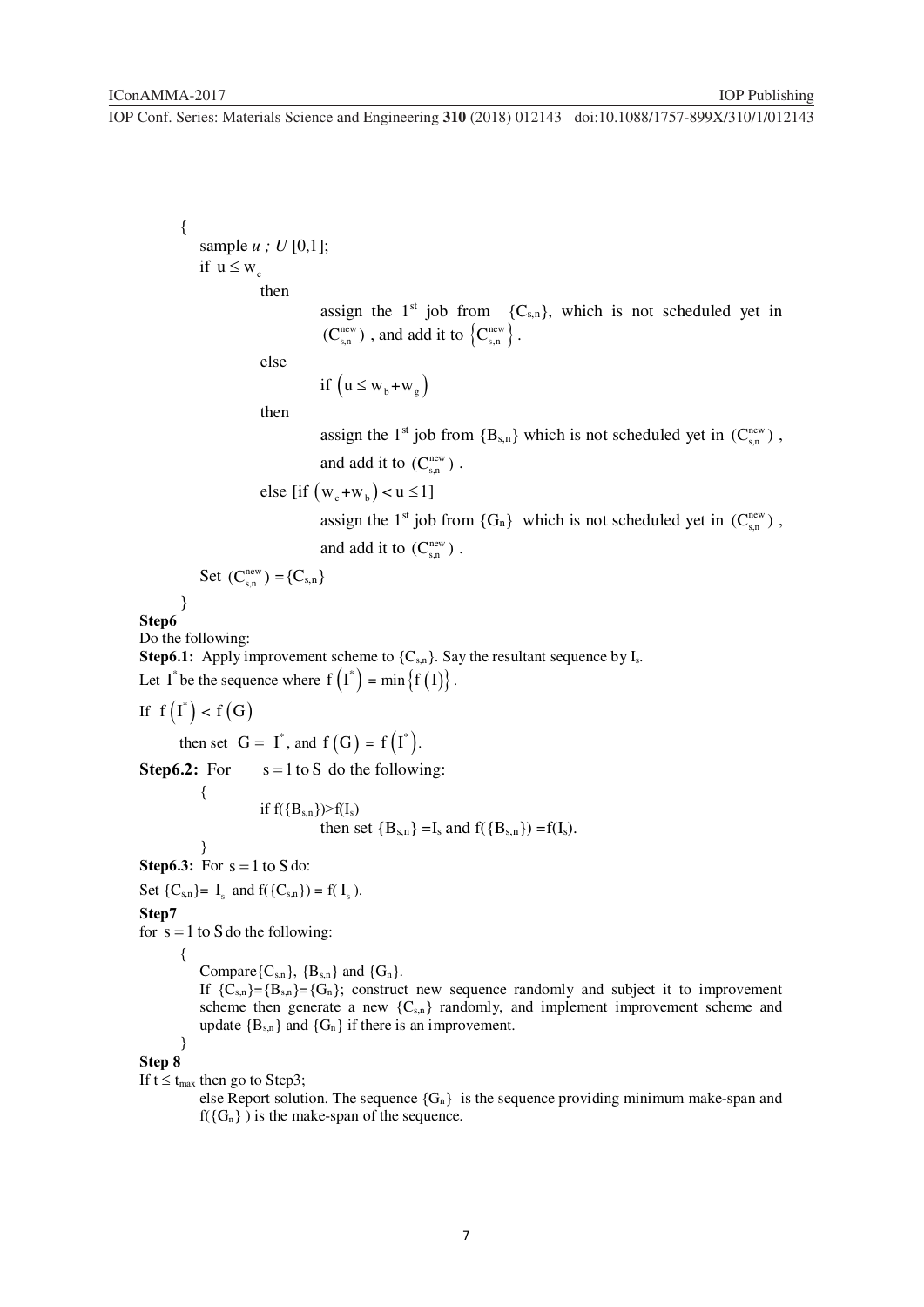The above algorithm is implemented in visual C++ platform and 58 bench-mark problems were solved and results were compared with the best-known solution available in the literature.

## **6. Performance analysis of discrete PSO algorithm**

The bench-mark problems are solved by the proposed discrete version of the PSO algorithm. Swarm size considered in this study is 20 and max number of iterations allowed to report the results using the proposed algorithm is 50. The make-span reported by the algorithm is indicated in the Table 1. The make-span of the proposed algorithm is compared with best known solution available in the literature and two PSO algorithms proposed by Tasgetiren et al. [13] and Xia and Wu [14]. Tasgetiren et al.[13] hybridized their PSO algorithm with local search with a variable neighbourhood search method. Xia and Wu [14] hybridized their PSO with simulated annealing technique. The relative performance increase (RPI) over the best known solution is also presented in the Table 1-4. The relative percent increase in makespan over the best-known solution is calculated using the equation 3 for the proposed algorithm.

Relative percent increase in makespan, 
$$
\% = \frac{\text{Makespan}_{\text{D-PSO}} - \text{BKS}}{\text{Makespan}_{\text{D-PSO}}} \times 100
$$
 (4)

It is observed from the results that for 37 bench-mark problems PSO was able to achieve the best known solution available in the literature. This shows that the proposed discrete version PSO is able to produce good quality solutions for the job-shop scheduling problems. Swarm size considered in this study is 20. Max number of iterations allowed to report the results using the proposed algorithm is 50.

|  | <b>Table 1.</b> Performance of algorithms- Problems provided by Adams et al. [27] |  |  |
|--|-----------------------------------------------------------------------------------|--|--|
|  |                                                                                   |  |  |

|     |                  | Size               |      |      |      |      |                                                                 |
|-----|------------------|--------------------|------|------|------|------|-----------------------------------------------------------------|
|     | S.No. Problem    |                    |      |      |      |      | $(n \times m)$ BKS H-PSO PSO-VNS D-PSO RPI <sub>D-PSO</sub> , % |
| 01  | abz <sub>5</sub> | $10 \times 10$     | 1234 | 1234 | 1234 | 1238 | 0.32                                                            |
| 02  | abz6             | $10 \times 10$ 943 |      | 943  | 943  | 945  | 0.21                                                            |
| 03  | abz7             | $20 \times 15$ 656 |      | 666  | 659  | 688  | 4.88                                                            |
| 04  | abz8             | $20 \times 15$ 646 |      | 681  | 674  | 708  | 9.60                                                            |
| 0.5 | abz9             | $20 \times 15$ 662 |      | 694  | 688  | 713  | 7.70                                                            |

**Table 2.** Performance of algorithms- Problems provided by Fisher and Thompson [28]

|    |                  | <b>Size</b>        |      |      |      |                                                    |
|----|------------------|--------------------|------|------|------|----------------------------------------------------|
|    | S.No. Problem    | $(n \times m)$     |      |      |      | BKS H-PSO PSO-VNS D-PSO RPI <sub>D-PSO</sub> , $%$ |
| 01 | <b>FT06</b>      | $6 \times 6$ 55    | 55   | 55   | 55   | 0.00                                               |
| 02 | FT10             | $10 \times 10$ 930 | 930  | 930  | 938  | 0.86                                               |
| 03 | FT <sub>20</sub> | $20 \times 5$ 1165 | 1178 | 1165 | 1165 | 0.00                                               |

**Table 3.** Performance of algorithms- Problems provided by Applegate and Cook [29]

|       |                    | Size           |            |       |                |       |               |
|-------|--------------------|----------------|------------|-------|----------------|-------|---------------|
| S.No. | Problem            | $(n \times m)$ | <b>BKS</b> | H-PSO | <b>PSO-VNS</b> | D-PSO | $RPID-PSO, %$ |
| 01    | orb <sub>01</sub>  | 10x10          | 1059       | 1059  | 1059           | 1059  | 0.00          |
| 02    | orb <sub>02</sub>  | 10x10          | 888        | 889   | 889            | 889   | 0.11          |
| 03    | orb <sub>03</sub>  | 10x10          | 1005       | 1020  | 1005           | 1027  | 2.19          |
| 04    | orb <sub>04</sub>  | 10x10          | 1005       | 1006  | 1005           | 1006  | 0.10          |
| 05    | orb <sub>0.5</sub> | 10x10          | 887        | 887   | 887            | 887   | 0.00          |
| 06    | orb <sub>06</sub>  | 10x10          | 1010       | 1010  | 1013           | 1010  | 0.00          |
| 07    | orb <sub>07</sub>  | 10x10          | 397        | 397   | 397            | 397   | 0.00          |
| 08    | orb <sub>08</sub>  | 10x10          | 899        | 899   | 899            | 899   | 0.00          |
| 09    | orb <sub>09</sub>  | 10x10          | 934        | 934   | 934            | 934   | 0.00          |
| 10    | orb10              | 10x10          | 944        | 944   | 944            | 944   | 0.00          |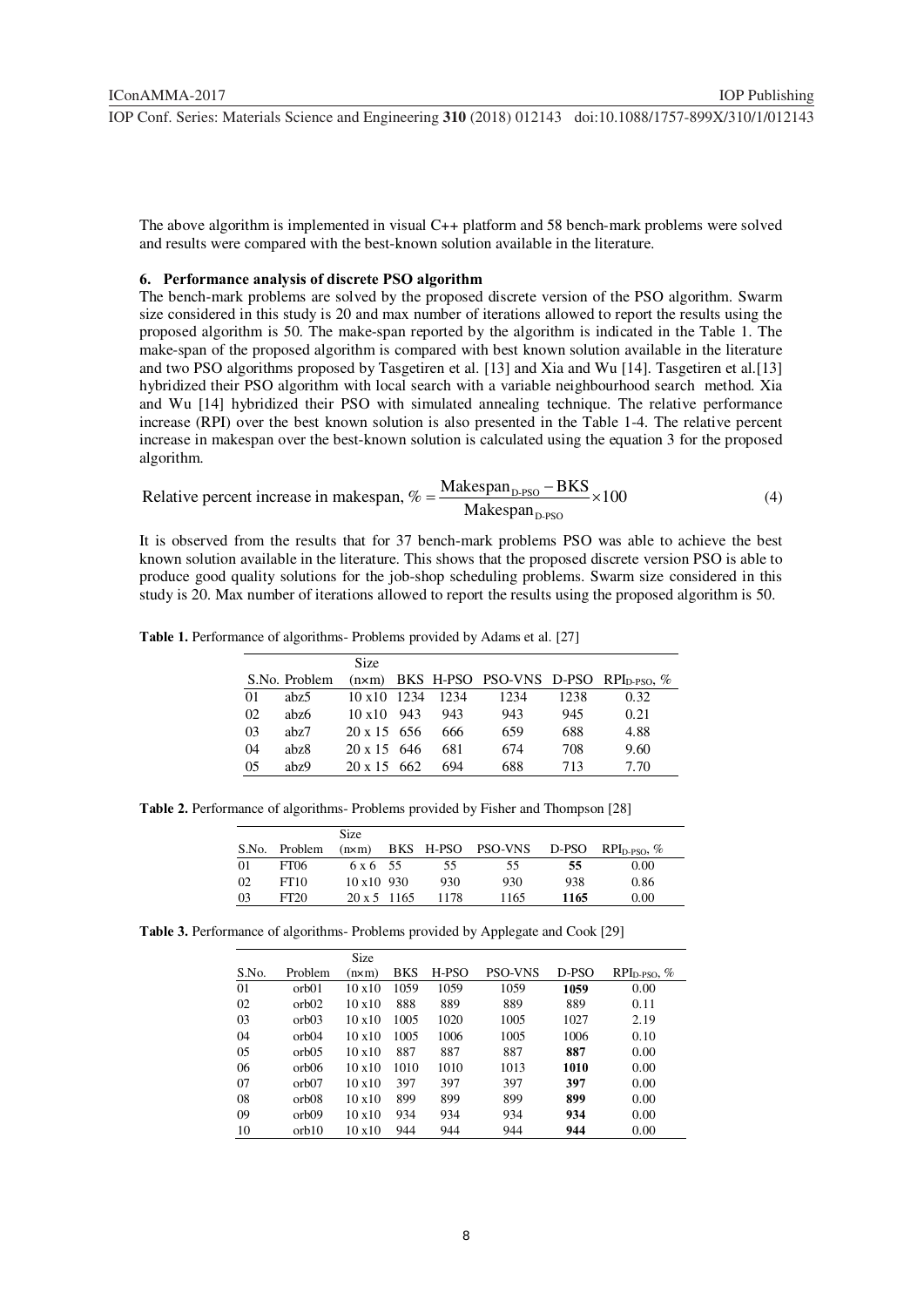|       |                  | Size          |            |       |         |       |                          |
|-------|------------------|---------------|------------|-------|---------|-------|--------------------------|
| S.No. | Problem          | (nxm)         | <b>BKS</b> | H-PSO | PSO-VNS | D-PSO | RPI <sub>D-PSO</sub> , % |
| 01    | LA01             | $10 \times 5$ | 666        | 666   | 666     | 666   | 0.00                     |
| 02    | <b>LA02</b>      | $10 \times 5$ | 655        | 655   | 655     | 655   | 0.00                     |
| 03    | LA03             | $10 \times 5$ | 597        | 597   | 597     | 597   | 0.00                     |
| 04    | <b>LA04</b>      | $10 \times 5$ | 590        | 590   | 590     | 590   | 0.00                     |
| 05    | LA05             | $10 \times 5$ | 593        | 593   | 593     | 593   | 0.00                     |
| 06    | <b>LA06</b>      | $15 \times 5$ | 926        | 926   | 926     | 926   | 0.00                     |
| 07    | LA07             | $15 \times 5$ | 890        | 890   | 890     | 890   | 0.00                     |
| 08    | <b>LA08</b>      | $15 \times 5$ | 863        | 863   | 863     | 863   | 0.00                     |
| 09    | <b>LA09</b>      | $15 \times 5$ | 951        | 951   | 951     | 951   | 0.00                     |
| 10    | LA10             | $15 \times 5$ | 958        | 958   | 958     | 958   | 0.00                     |
| 11    | LA11             | 20 x 5        | 1222       | 1222  | 1222    | 1222  | 0.00                     |
| 12    | LA12             | 20 x 5        | 1039       | 1039  | 1039    | 1039  | 0.00                     |
| 13    | LA13             | 20 x 5        | 1150       | 1150  | 1150    | 1150  | 0.00                     |
| 14    | LA <sub>14</sub> | $20 \ge 5$    | 1292       | 1292  | 1292    | 1292  | 0.00                     |
| 15    | LA15             | 20 x 5        | 1207       | 1207  | 1207    | 1207  | 0.00                     |
| 16    | LA16             | 10 x10        | 945        | 945   | 945     | 945   | 0.00                     |
| 17    | LA17             | 10x10         | 784        | 784   | 784     | 784   | 0.00                     |
| 18    | LA18             | 10 x10        | 848        | 848   | 848     | 848   | 0.00                     |
| 19    | LA19             | 10 x10        | 842        | 842   | 842     | 842   | 0.00                     |
| 20    | LA20             | 10 x10        | 902        | 907   | 902     | 910   | 0.89                     |
| 21    | LA21             | 15 x10        | 1046       | 1047  | 1047    | 1047  | 0.10                     |
| 22    | <b>LA22</b>      | 15 x10        | 927        | 927   | 927     | 927   | 0.00                     |
| 23    | LA23             | 15 x10        | 1032       | 1032  | 1032    | 1032  | 0.00                     |
| 24    | LA24             | 15 x10        | 935        | 938   | 935     | 939   | 0.43                     |
| 25    | LA25             | 15 x10        | 977        | 977   | 977     | 984   | 0.72                     |
| 26    | LA26             | 20 x 10       | 1218       | 1218  | 1218    | 1218  | 0.00                     |
| 27    | LA27             | 20 x 10       | 1235       | 1236  | 1235    | 1236  | 0.08                     |
| 28    | <b>LA28</b>      | 20 x 10       | 1216       | 1216  | 1216    | 1225  | 0.74                     |
| 29    | <b>LA29</b>      | 20 x 10       | 1157       | 1164  | 1164    | 1164  | 0.61                     |
| 30    | LA30             | 20 x 10       | 1355       | 1355  | 1355    | 1355  | 0.00                     |
| 31    | LA31             | 30 x 10       | 1784       | 1784  | 1784    | 1784  | 0.00                     |
| 32    | LA32             | 30 x 10       | 1850       | 1850  | 1850    | 1850  | 0.00                     |
| 33    | LA33             | 30 x 10       | 1719       | 1719  | 1719    | 1719  | 0.00                     |
| 34    | LA34             | 30 x 10       | 1721       | 1721  | 1721    | 1721  | 0.00                     |
| 35    | LA35             | 30 x 10       | 1888       | 1888  | 1888    | 1888  | 0.00                     |
| 36    | LA36             | 15 x 15       | 1268       | 1269  | 1268    | 1279  | 0.87                     |
| 37    | <b>LA37</b>      | 15 x 15       | 1397       | 1401  | 1397    | 1407  | 0.72                     |
| 38    | LA38             | 15 x 15       | 1196       | 1208  | 1196    | 1219  | 1.92                     |
| 39    | LA39             | 15 x 15       | 1233       | 1240  | 1233    | 1246  | 1.05                     |
| 40    | LA40             | 15 x 15       | 1222       | 1226  | 1224    | 1229  | 0.57                     |

**Table 4.** Performance of algorithms- Problems provided by Lawrence [26]

**Notes:** 

| <b>BKS</b>     | Best known solution available in the literature |
|----------------|-------------------------------------------------|
| <b>HPSO</b>    | Hybrid PSO algorithm (Xia and Wu, 2006)         |
| <b>PSO-VNS</b> | Hybrid PSO with VNS (Tasgetiren et al., 2006)   |
| D-PSO          | Proposed Discrete PSO algorithm                 |
| <b>RPI</b>     | Relative % increase in makespan over BKS        |

#### **7. Conclusions**

In this paper, a novel discrete version of particle swarm algorithm (PSO) is presented. The algorithm is tested using well-known bench-mark problem available in the literature. The solution obtained from the proposed algorithm is compared with best-known solution published in the literature. The performance of the algorithm is found to be good and able to achieve the best-known solution to 37 problems among 58 problems considered in this study. The success of this proposed algorithm is due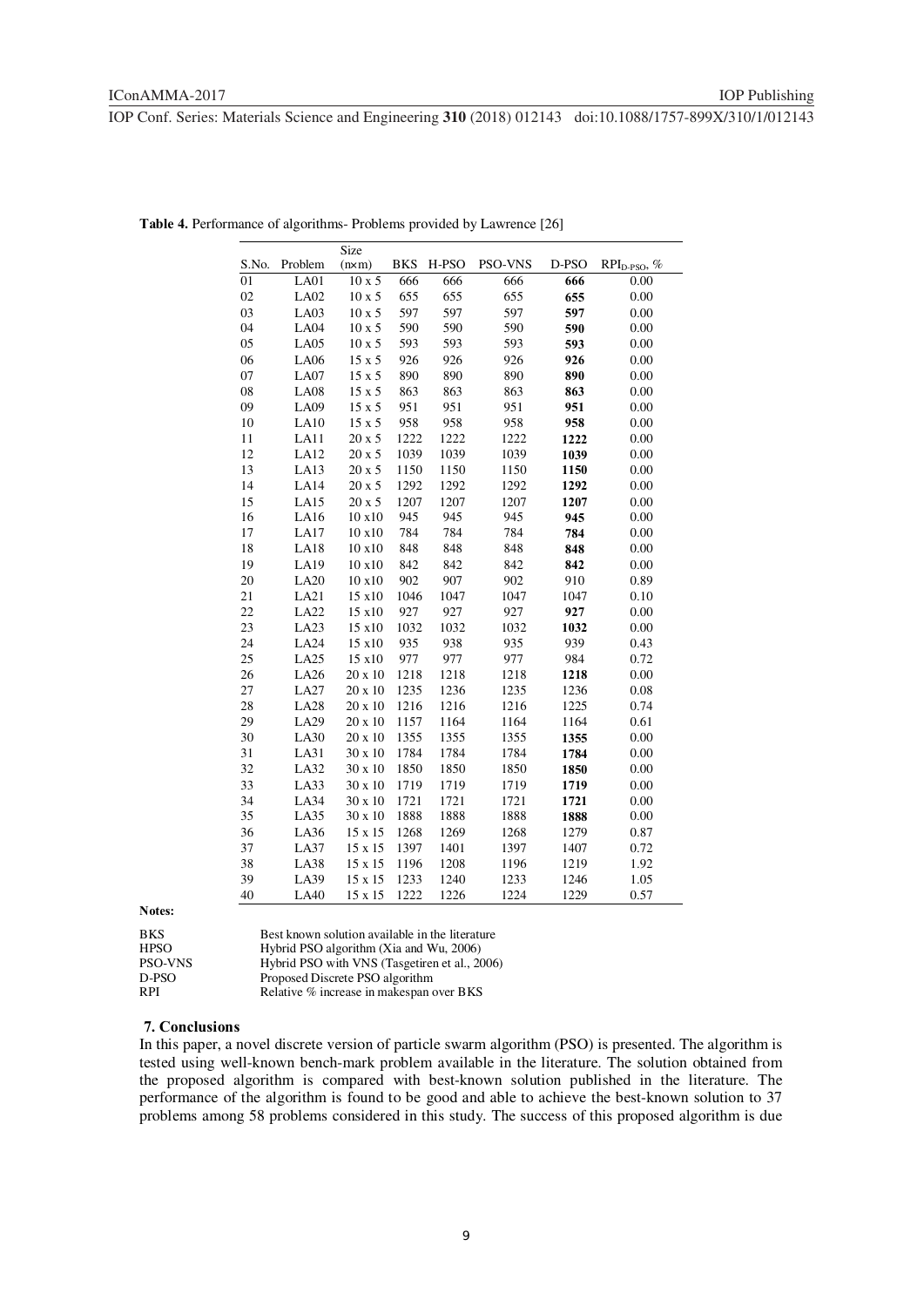to the novel solution construction procedure employed in this study. The weights assigned to the current, particle's best and global best particles is equivalent to the social and cognitive coefficients used in the conventional PSO algorithms used for solving the continuous function optimization problems. Further, the algorithm proposed in this study will be modified to suit the multi-objective optimization of the job-shops.

#### **References**

- [1] Garey M R , and Johnson D S 1979 Computers and Intractability: a Guide to Theory of NP Completeness *Freeman*. San Francisco.
- [2] Jain A S, and Meeran S 1999 A state of the art review of job shop scheduling techniques *European Journal of Operational Research.* **113** 390-434.
- [3] McKay K N, Safayeni F R, and Buzacott J A 1988 Job-shop scheduling theory: What is relevant? *Interfaces.* **18(4)** 84-90.
- [4] Holthaus O, and Rajendran C 1997 New dispatching rules for scheduling in a job shop An experimental study The *International Journal of Advanced Manufacturing Technology.* **13 (2)** 148–153.
- [5] Yamada T and Nakano R 1997 Job shop scheduling *IEE control Engineering series.* 134-134.
- [6] Błażewicz J, Domschke W, and Pesch, E., 1996 The job shop scheduling problem: Conventional and new solution techniques *European journal of operational research.* **93(1)** 1-33.
- [7] Błażewicz J, Ecker K H, Pesch E, Schmidt G, and Weglarz J 2007 *Handbook on scheduling: from theory to applications.* Springer Science & Business Media.
- [8] Jones A, Rabelo L C, and Sharawi AT 1999 Survey of job shop scheduling techniques *Wiley encyclopedia of electrical and electronics engineering.*
- [9] Wang S F, and Zou Y R 2003 Techniques for the job shop scheduling problem: a survey *Systems Engineering-Theory & Practice.* **23(1)** 49-55.
- [10] Thenarasu M, Rameshkumar K, and Marimuthu P (in press) Simulation Modeling and Development of Analytic Hierarchy Process (AHP) based Priority Dispatching Rule (PDR) for a Dynamic Press Shop *International Journal of Industrial and Systems Engineering*.
- [11] Kennedy J, and Eberhart R C 1995 Particle swarm optimization *Proceedings of IEEE International Conference on Neural Networks.* Piscataway, NJ, USA, 1942-1948.
- [12] Clerc M 2004 Discrete particle swarm optimization, illustrated by the Traveling Salesman Problem *New Optimization Techniques in Engineering.* Heidelberg Germany Springer 219-239.
- [13] Tasgetiren F M, Liang Y-C, Sevkli M, and Gencyilmaz G 2007 Particle Swarm optimization for makespan and Total flowtime minimization in permutation flowshop sequencing problem *European Journal of Operational Research.* **177** 1930–1947.
- [14] Tasgetiren M F, Sevkli M, Liang Y-C, and Yenisey M M 2006. A particle swarm optimization and differential evolution algorithms for job shop scheduling problem *International Journal of Operations Research.* **3(2)** 120-135.
- [15] Xia W J, and Wu Z M 2006 A hybrid particle swarm optimization approach for the job-shop scheduling problem *The International Journal of Advanced Manufacturing Technology.* **29(3)** 360-366.
- [16] Rameshkumar K, Suresh R, and Mohanasundaram K 2005 Discrete particle swarm optimization (DPSO) algorithm for permutation flowshop scheduling to minimize makespan *LNCS - Advances in Natural Computation.* **3612** 572-581.
- [17] Rameshkumar K Rajendran C Mohanasundaram K M 2011 Discrete particle swarm optimisation algorithms for minimising the completion-time variance of jobs in flowshops *International Journal of Industrial and Systems Engineering.* **7(3)** pp.317-340.
- [18] Rameshkumar K, Rajendran C, and Mohanasundaram K M 2012. A novel particle swarm optimisation algorithm for continuous function optimisation *International Journal of Operational Research.* **13(1)** 1-21.
- [19] Karthi R, Rajendran C, and Rameshkumar K 2011 Neighborhood Search Assisted Particle Swarm Optimization (NPSO) Algorithm for Partitional Data Clustering Problems *Advances in Computing and Communications.* 552- 561.
- [20] Kadadevaramath R S, Chen J C, Shankar B L, and Rameshkumar K 2012 Application of particle swarm intelligence algorithms in supply chain network architecture optimization *Expert Systems with Applications.* **39(11)** 10160-10176.
- [21] Sun Y, and Xiong H 2012 Job-shop scheduling problem based on particle swarm optimization algorithm *Sensors & Transducers.* **16** 116.
- [22] Gao H, Kwong S, Fan B, and Wang R 2014 A hybrid particle-swarm tabu search algorithm for solving job shop scheduling problems *IEEE Transactions on Industrial Informatics.* **10(4)** 2044-2054.
- [23] Meng Q, Zhang L, and Fan Y 2016 A Hybrid Particle Swarm Optimization Algorithm for Solving Job Shop Scheduling Problems *Asian Simulation Conference.* 71-78 Springer Singapore.
- [24] Gen M, Tsujimura Y, and Kubota E 1994 Solving job-shop scheduling problems by genetic algorithm *Systems, Man, and Cybernetics.* **2** 1577-1582.